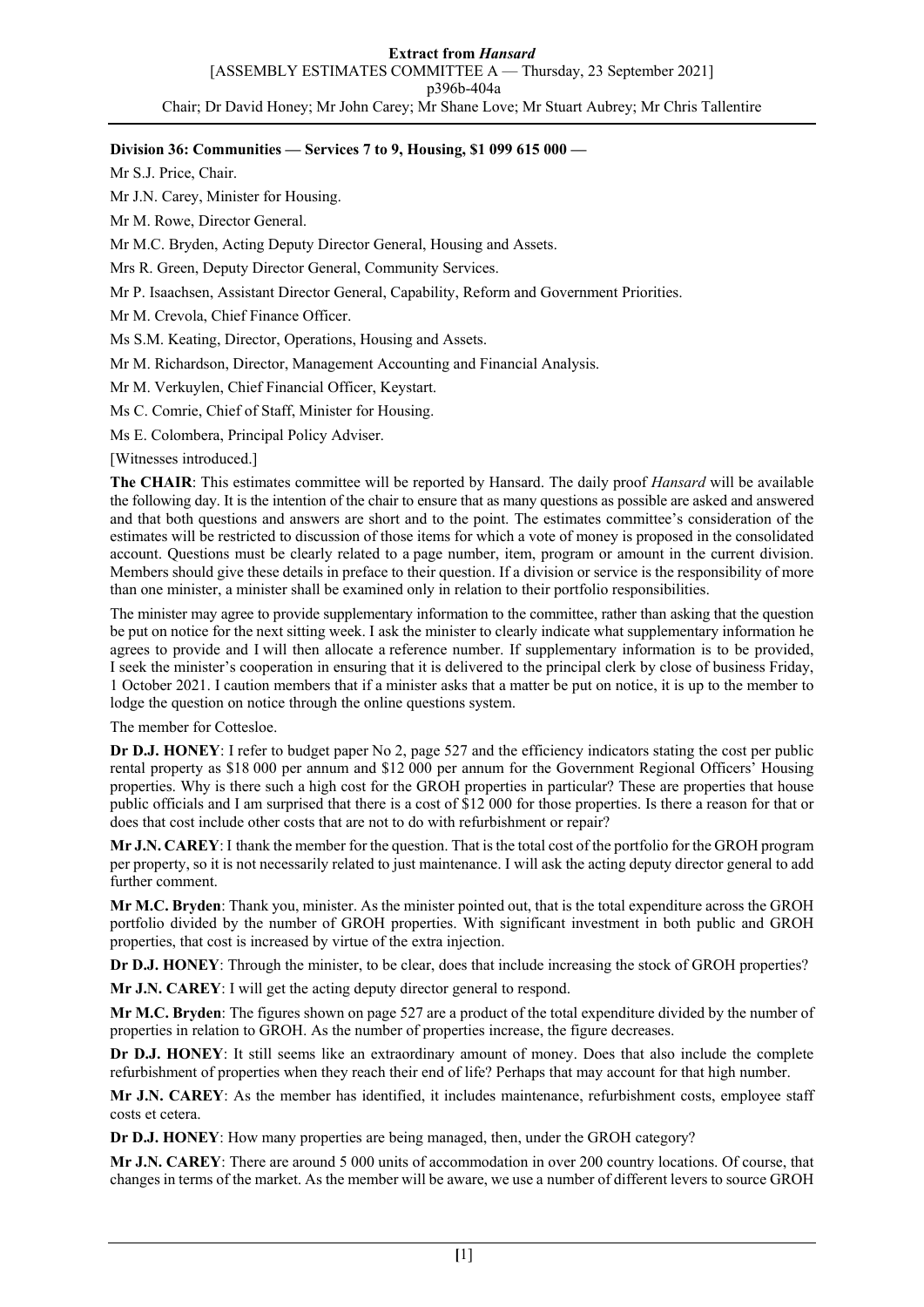properties—for example, that may be spot purchasing, construction or leasing from the private market. We have seen some interest by local governments in leasing and there have been arrangements like that in the past.

**Dr D.J. HONEY**: In relation to GROH, we have had reports, in some regional centres in particular, that government officers are required to live in caravans or other temporary accommodation and that they cannot access rental accommodation because of the enormous shortage of rental properties overall in most regional centres. What plans are afoot, or are there plans afoot, to increase the stock of GROH properties in those regional centres; and, if so, where is that planned?

# [8.10 pm]

**Mr J.N. CAREY**: I thank the member for the question. There are a number of measures. In the 2021–22 budget, there is a capital works budget of \$19.72 million. That carries on in the outer years. There is a significant investment program for GROH. As the new minister with a fresh set of eyes, I have sought to look at how we can better deliver GROH. As part of that, I have established an internal working group with other government agencies to better forecast GROH into the future and also look at other potential mechanisms so that we can get better delivery of those houses. I also note—this was recently in the media—that when GROH properties may no longer be in demand or be required or are surplus or too old to meet our needs, I requested that the agency look at using those surplus GROH properties for social or public housing. I will give an example. We have already had a win. We are looking at multiple potential wins. In Collie, there were six two-bedroom units. It was identified that these were surplus to the means. Accordingly, we are using funds to refurbish those properties and bring them back into the public housing stock. I think there are some real opportunities. If we can look at the overall GROH framework and policy and how we deliver it, there is perhaps more flexibility. We will build new GROH properties in the regions and obviously lease properties.

I also note—I know the member watches the markets carefully—in terms of the construction market, that there were 27 000 building approvals in the last financial year. Of that, there were approximately 4 000 approvals in regional centres; in fact, local governments are reporting those approvals. We will also see new properties coming onto the market in regional communities, which will potentially be leased. Although it is not in my portfolio, I quickly say that the Minister for Education and Training addressed the issue of people living in caravans. It was corrected, and that is on the public record in the upper house, including the fact that one gentleman chose to live in a caravan. I believe it was only temporary.

**Dr D.J. HONEY**: I turn to land and housing supply on page 528. Perhaps I could seek your guidance, chair, because we get picked up on the detail of where we ask questions. Does social housing fall within this section? Perhaps the minister could assist me. I see that social housing is mentioned.

**Mr J.N. CAREY**: Which line item, member?

**Dr D.J. HONEY**: The first note refers to the Metronet social and affordable housing and jobs package.

**The CHAIR**: Try asking the question, member, and we will see where it sits.

**Dr D.J. HONEY**: As the minister would know, there are a lot of discussions, sometimes colourful, in this place around the issue of social housing. The government announced a \$1.9 billion package to grow the social housing stock—over 300 000 houses. What is the average cost of those houses that will be funded in that program?

**Mr J.N. CAREY**: I will first address the broader area and set out the terms of the total package, which I think is important to put on the record. Note 1 refers to the repurposing of properties previously flagged for sale under the affordable housing and Metronet and social and affordable housing and jobs program. Recognising the current constraints that we face in the construction and housing market with the 27 000 building approvals, we have sought to pull together a two-tier package. The first seeks an immediate injection in the first two years by converting property that would normally be sold as part of joint ventures and so forth or stock of the Department of Communities that would be sold to the private market and repurposed into social housing. That is a quick way, but also in a sense an affordable way, given the current constraints of the market.

I want to flag that we are also looking at modular housing, in particular, to accelerate the delivery of social housing and try to get that housing out the door. The second part of the program involves funding of \$522.5 million for the out years, when we hope the construction market will have cooled down and we can provide a pipeline of work and get value for money. I think the member is identifying that in the current heated market, prices have escalated and we need to factor in the potential cost of housing. That is why I have a deliberate strategy to convert affordable apartments that we can sell to the market and change quickly. In the out years, when the market has cooled off, we will then have that pipeline of work. It is difficult to provide the member with the average cost of a house because I need the agency to purchase and build properties in the regions. Obviously, there is a cost to that. As we know, demand in the regions is higher than in the metropolitan areas. It will vary. I will ask the deputy director general for housing and assets to comment further.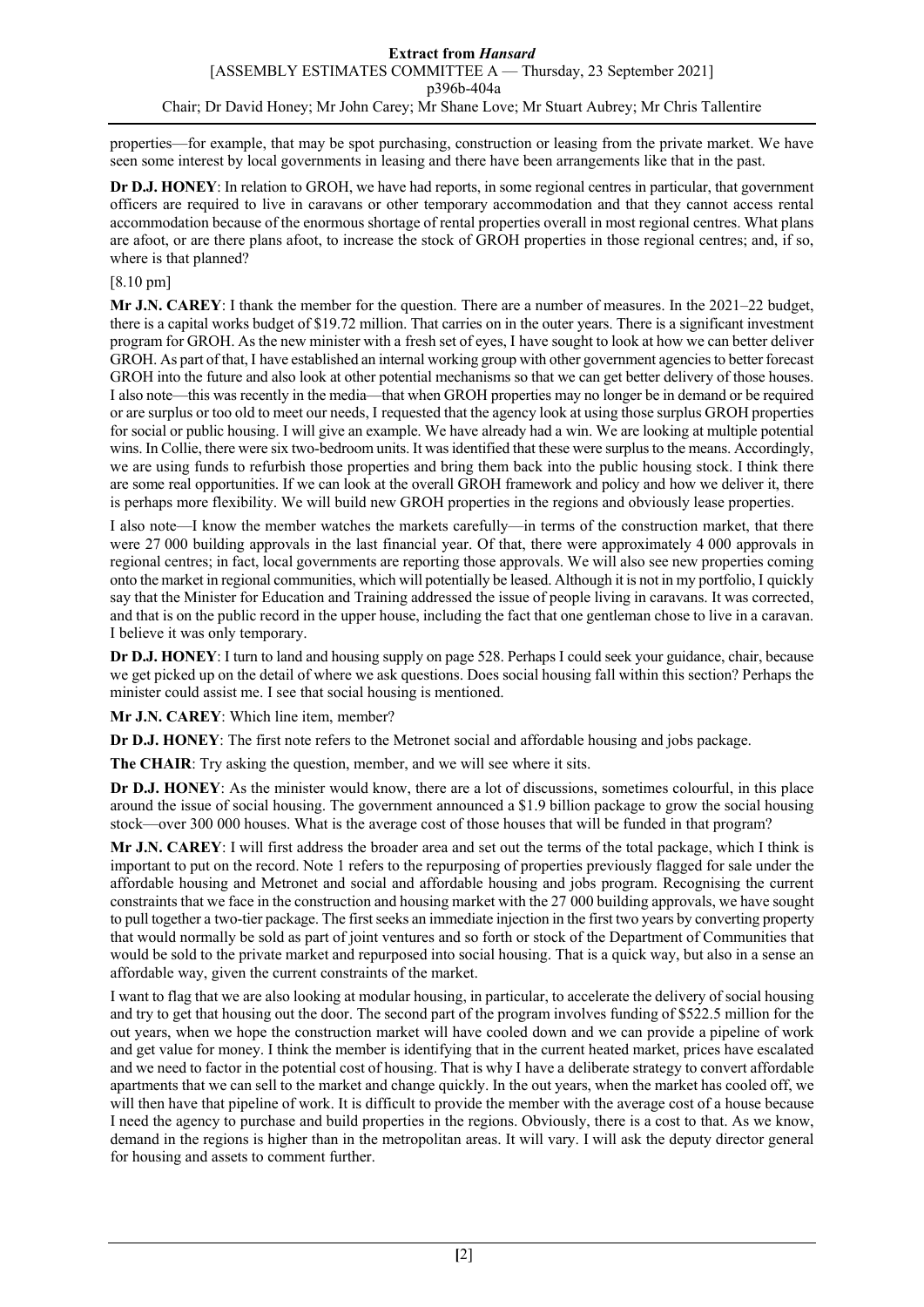**Mr M.C. Bryden**: For the repurposing work that the minister referred to, we estimate that approximately \$142.8 million will be spent to repurpose around 432 dwellings. That is the global figure that is provided on page 136 of budget paper No 3.

**Dr D.J. HONEY**: Perhaps the minister has partially answered this question, but across the four years of this budget going to the forward estimates of this budget—how many houses does the minister anticipate being repurposed and how many new social homes does he anticipate being built?

**Mr J.N. CAREY**: Approximately 500 houses that were to be sold to the private market will become social housing. I want to clarify that. I think there is some confusion when people hear the word "repurposing". When I made this announcement, which was in Success, I spoke about 16 new apartments. We are not talking about old homes that have been sitting there for a few years. They have just been completed. Part of the proposal was that only two would be used for social housing and the remaining 14 would be sold to the private market. It goes to that whole question that the member identified previously about the mix and so forth. Given the demand for social housing, I thought this was a credible way to provide an instant injection without conflating the current heated construction market, given we know this stock is coming online. Those 500 homes are part of that \$875 million injection. I just note, for the record, member, and I say this in a conciliatory tone, the total spend is not \$1.9 billion but \$2.1 billion over the next four years, with the target of 3 300 houses to be delivered.

## [8.20 pm]

**Dr D.J. HONEY**: I am not trying to pin the minister on the fine detail, but around 500 of those will be houses that were otherwise going to be sold, and then there would be about 2 800 new homes in that mix, approximately?

## **Mr J.N. CAREY**: Yes.

**The CHAIR**: That was more of a statement.

**Dr D.J. HONEY**: I was seeking clarification, and the minister confirmed it.

**Mr J.N. CAREY**: I am seeking to confirm that we are aiming for 3 300 new homes. They are all new builds. I want to come back to this. I do not think the member is implying this, but even the 432 that are being converted—I should say the 500 in total—are new builds that are coming online now but were partly to be sold to the private market, so they are all new. We are also doing other programs. Out of those 500 homes, 72 properties will be converted as part of the Metronet social and affordable housing program, so we will have around 432 affordable housing properties, 72 under the Metronet social and affordable housing program, and, of course, on top of that, we have announced spot purchasing of properties to add to the stock. They are all elements that we are doing to provide that initial injection into achieving that number of 3 300.

**Mr R.S. LOVE**: I refer to page 514 and the line item "Local Government Homelessness Fund" under the election commitments. That is about \$1.5 million in each of the years going forward. I believe that the program is currently open for application, although it closes soon. How will the process or the assessment of applications be conducted?

**Mr J.N. CAREY**: I thank the member for the question. Unfortunately, that is not within my portfolio, and I do not say that in a negative way. The local government homelessness fund is administered by the Minister for Community Services. I understand the confusion in the public, because, obviously, housing and homelessness are very much connected. However, I am responsible for the delivery of public housing. I can be responsible for the delivery of accommodation until it is handed over to community services, but the member would have to direct his questions on the local government homelessness fund to that minister regarding the process.

**Mr R.S. LOVE**: There has been a lot of confusion backwards and forwards between the Department of Communities and the Department of Housing throughout this process; we might take that up later on. I turn to the other matter that I would like to discuss, and which has already been discussed, and that is the 3 300 houses that the minister talked about. The minister mentioned that they will be social and affordable housing. Can the minister tell me what is encompassed by the term "social and affordable"? One of the concerns I have in some of the communities I represent is that there is often social housing available, but very little other housing, and people are disinclined to improve their lot and then find themselves out of accommodation. Can the minister describe what that term means and who is eligible for it?

**Mr J.N. CAREY**: Sorry, which line item was the member referring to? My apologies.

**Mr R.S. LOVE**: I was referring to the minister's comments before about 3 300 social and affordable houses that will be constructed under the minister's program.

**Mr J.N. CAREY**: Sorry, could the member give me a line item?

**Mr R.S. LOVE**: It is on page 528.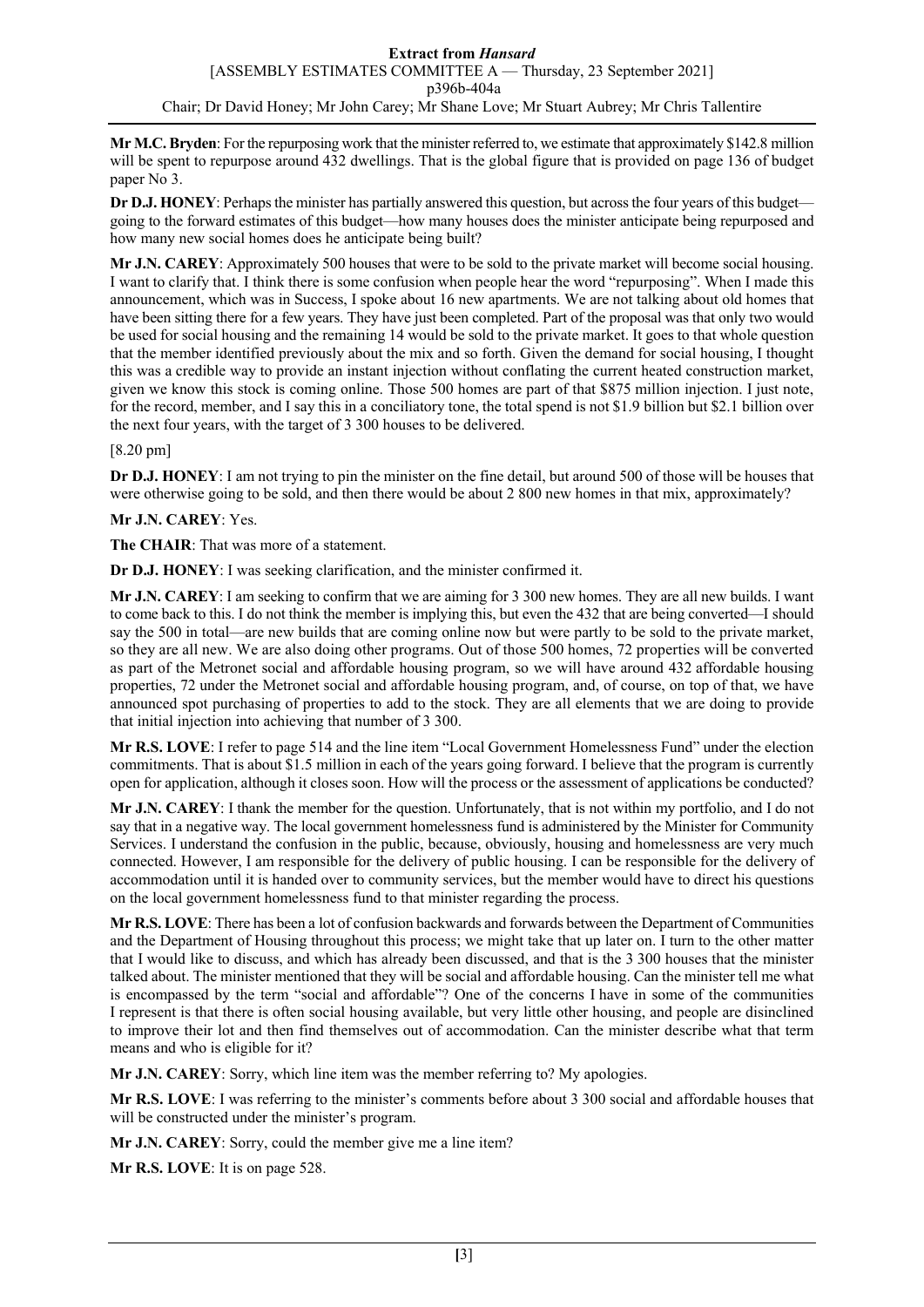**Mr J.N. CAREY**: I would like to be clear that the 3 300 new homes will all be social housing. I made that very deliberate decision not only on the basis of the 27 000 building approvals that have occurred, many of which are very much within the affordable category, but also because we have seen a bumper year for Keystart with just under 4 000 new loans, many of which were for first home buyers. I think it is fair to say that as a general assessment— I think the member has seen it in *The West Australian*—there has been an extraordinary number of first home buyers into the market. We are seeing this heated construction market, and that is also the result of the building bonus grant that we introduced, and of course the federal grant. That is why I focused on social housing and the demand. I say this sincerely: there are 4 000 building approvals in the regions. We will see a flowthrough. We have seen some extraordinary percentage increases in the number of building approvals. With our social housing program rolling out, which will add stock into regional communities as well, plus these extraordinary figures of approvals that are also being seen in the regions, we will see relief in rental markets. That is not my opinion; the Bankwest Curtin Economics Centre has predicted that from those 27 000 building approvals, over the next 12 to 18 months we will see 10 000 rentals come back into the Western Australian market, and that will provide some relief.

When I talked about social and affordable housing before, I was talking about the conversion of some of these lower priced units in the metro area. We have a separate regional modular program that I have announced. But because we are dealing with that continuum, because we have so many building approvals coming through, particularly in the affordable market, I have been targeting all social housing.

**Dr D.J. HONEY**: On page 527, the eighth point, "Home Loans" states that the income for home loans in 2019–20 was \$105 million. In the 2020–21 estimated actual, that is reduced to \$54 million, I would assume in line with the reduction in interest rates, but it shows quite a substantial increase to \$82.5 million in the 2021–22 budget. I am just wondering what assumption is behind that change?

**Mr J.N. CAREY**: I might ask Matt Richardson, director of management and accounting, to provide a response.

**Mr M. Richardson**: Thank you, minister, and I thank the member for the question. The increase that we see in the 2021–22 budget target is mostly attributable to the re-profiling of budget funding from the prior year. It is related to maintenance for the social housing economic recovery program, and indeed also the Aboriginal and remote construction program. There were some difficulties particularly in accessing remote communities last year through the COVID-19 pandemic. As a result of those access issues, a lot of the programs have been deferred and delayed to the current year, so we see a double impact in that the prior year was underspent compared to the previous, and the current budget year is increased to take account of that re-profiling of funding.

[8.30 pm]

**Dr D.J. HONEY**: That is in relation to the number of home loans. Is that in service 8, "Home Loans"?

**Mr J.N. CAREY**: Can I just clarify that the member is referring to the total cost of service for home loans?

**Dr D.J. HONEY**: Yes; that was my misstatement.

**Mr J.N. CAREY**: It is home loans.

**Dr D.J. HONEY**: There is just a dramatic increase in those in 2021–22.

**Mr J.N. CAREY**: I will refer it to Keystart and to Michael Verkuylen, the chief financial officer.

**Mr M. Verkuylen**: The increase is based on the fact that the finance costs are expected to increase in the 2021–22 budget.

**Dr D.J. HONEY**: Is that based on an increase in the cost of building or an increase in the number of dwellings? It has to be either or both of those two—an increase in cost per dwelling or an increase in the number of dwellings.

**The CHAIR**: Minister, before you respond to that question, Keystart is an off-budget authority and is a separate division, so to speak. It is not part of this division.

**Dr D.J. HONEY**: This is specifically in relation to service 8.

**The CHAIR**: Leader of the Liberal Party, I appreciate that, but the response was that it was part of Keystart. If that is where it sits, that is where it should be discussed.

**Mr J.N. CAREY**: So has it just been ruled out, chair, and now we are moving on?

**The CHAIR**: Yes.

**Mr J.N. CAREY**: Member, we will go through Keystart. I am happy to go through Keystart in detail.

**Dr D.J. HONEY**: I am surprised because this comes specifically under service 8 and it does not mention Keystart.

**The CHAIR**: I agree with you. It is not in the Keystart division, which is a completely different division.

**Dr D.J. HONEY**: That is fine, chair. It is definitely not sheep stations.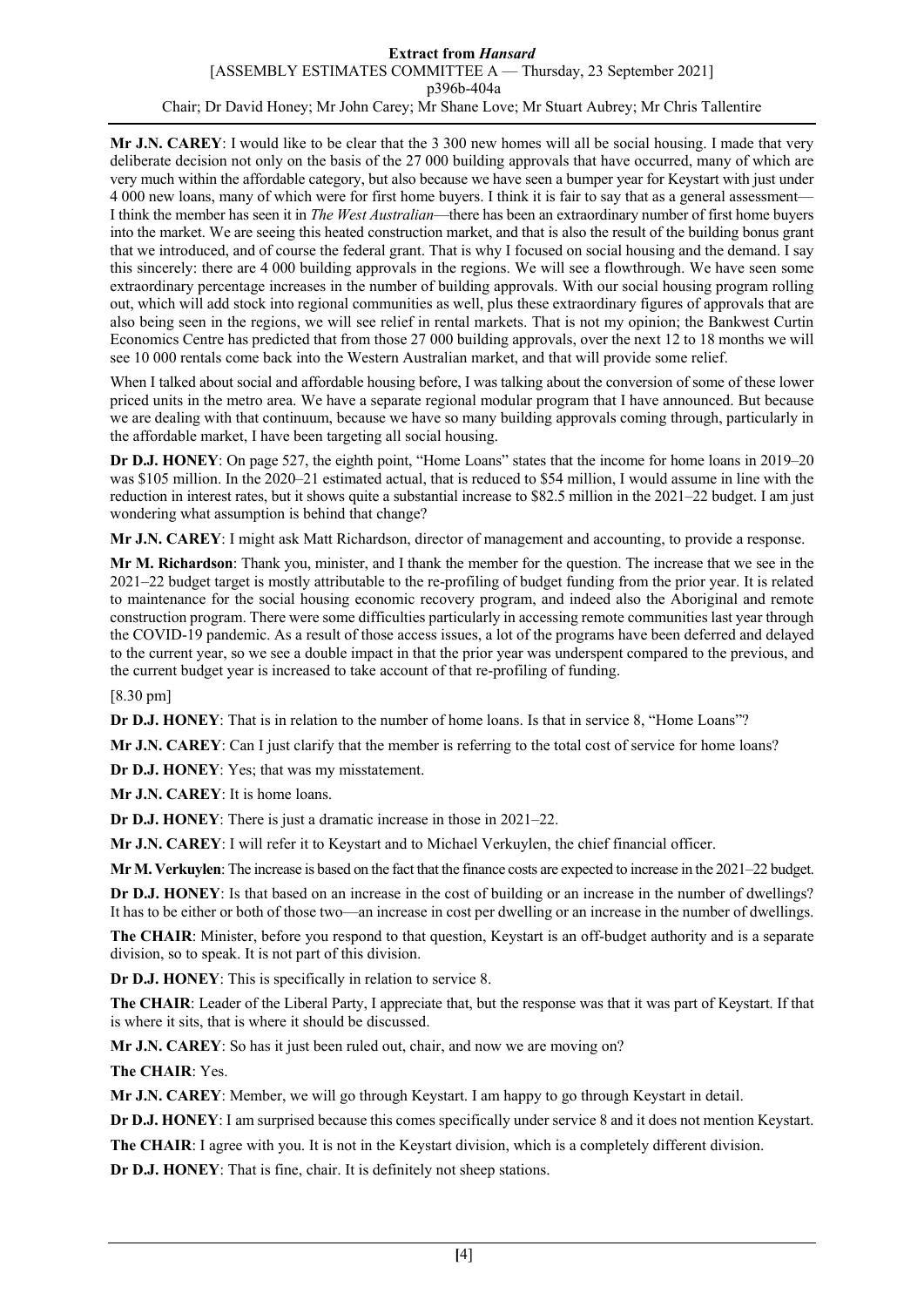**The CHAIR**: That is all right. We just need to make sure that we come back to it, because we had a similar issue in another place previously. Once we move on, there is no going back.

**Mr R.S. LOVE**: I want to ask questions about service 7, "Rental Housing", and the provision of housing to eligible Western Australians through public housing, community housing–managed properties and so on.

#### **Mr J.N. CAREY**: Member, which page?

**Mr R.S. LOVE**: It is service 7 on page 527. We were discussing earlier some of the problems with schoolteachers et cetera accessing houses. I know of one particular circumstance in which a teacher was put up in the pub with a child for about two or three terms of the year. I have some consistent complaints about the cost of Government Regional Officers' Housing homes, especially for teachers. I know this is dangerous territory, because one of the predecessors to the minister, who was from a different party, was responsible for enabling those rents to be lifted. Schoolteachers, in particular, who take postings in country Western Australia, often in very small towns, are often single people and there is very little connection for them, so they tend to keep their property in Perth while they are in the country, which means they are burdened with pretty well the full cost of renting a house in Perth, plus the cost of the GROH home. It is acting as a very serious deterrent to getting people to take up positions in some country towns—at least, that is what school communities are reporting to me. I wonder whether there has been any thought about reconsidering the price of housing in some of the smaller communities so that it equates to the price of housing in that area rather than the price of housing in the metropolitan area, which is pretty well what those prices are based on, as I understand.

**Mr J.N. CAREY**: I thank the member for the question. Again, I do not do this as a gotcha. As the member has identified, under the previous government, there was a change to the setting and it increased the maximum amount by which GROH rents could be increased to up to \$30 a week. As the member knows, our government froze GROH rents in 2019–20, 2020–21 and now in the 2021–22 budget. The member is asking whether there is any possibility for further reform in this field. We have to be very clear that it is up to client agencies; they are responsible for charging rents that comply with the tenant rent setting framework. The member is asking whether there is any potential for reform in that area. All I can say is that I have established a working group that is looking broadly at GROH and how we can get better delivery. As I have already identified, with more private rentals coming onto the market, as identified by the Bankwest Curtin Economics Centre, particularly with 4 000 approvals in regional communities, we will see some relief in rental prices. I cannot make any commitments today. All I can say is that I have established a working group that is looking at how we can better deliver GROH homes, the requirements and potential reforms for the future.

**Mr R.S. LOVE**: I take the point of the minister quoting the figures about the development of some of these houses in regional areas. I know he has been to Morawa as I saw him there. I would hazard a guess that they are not going into those sorts of communities. I urge that that be taken forward as a program to be looked at. As I say, the agencies themselves must surely understand that it is very difficult to get quality applicants in some of those communities because of the lack of availability of affordable housing.

**Dr D.J. HONEY**: I go back to the issue of rental housing availability. I refer to page 527.

**Mr J.N. CAREY**: I thought the member might refer to the line item of the great capital works projection for GROH over the next three years!

**Dr D.J. HONEY**: I am happy for one of the minister's members to tear themselves away from their important work and ask the question!

**Mr J.N. CAREY**: I am giving the member an opportunity.

**Dr D.J. HONEY**: As the minister knows, in another mode I have discussed the issue of the availability of rental housing more generally. As he will be aware, there is a substantial shortage of rental housing right across the state, especially in regional areas. It has been put to me by those in the regional communities that I have visited that the lack of availability of rental housing is the single greatest handbrake on the development of those regional economies because they simply cannot house new workers other than in the metropolitan area. Obviously, a large group of people depends on rental housing. Are there specific initiatives around encouraging private sector rental? Again, as I have said in this place—I do not want to repeat myself too much at least—I appreciate that this is a complex area and not trivial, but is any work being done to develop initiatives that will encourage additional private rental properties to alleviate that shortage in regional and metropolitan areas?

#### [8.40 pm]

**Mr J.N. CAREY**: I note that questions were asked by the opposition to the Minister for Lands, and he did refer. The three ministers—the Minister for Planning, the Minister for Lands and I—are part of a steering committee that is looking at both residential land and housing delivery. One part of that is to see whether we can unlock the potential of government land to perhaps facilitate new development that could both deliver a social housing return and potentially create new affordable rentals, community housing or a mix of housing options. Certainly, as a government, and as three ministers, we deeply understand—I think the member will agree—that Planning, Lands and Housing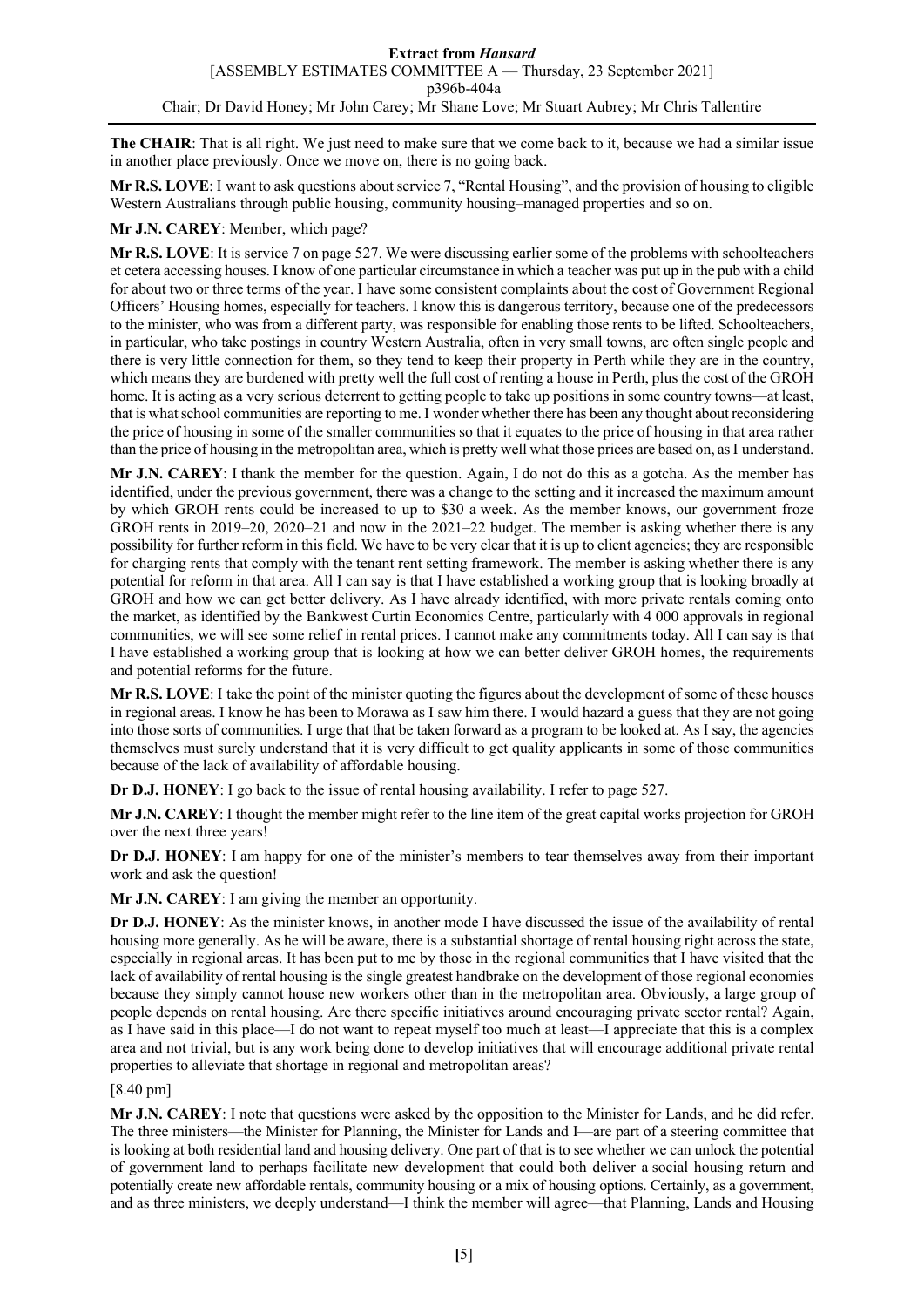are interconnected, particularly when we look at regional communities. As the Minister for Lands has already indicated in estimates today, there is the Regional Land Booster program and other initiatives. As the chair of this committee, my component is to look at potentially "lazy" government land and whether there is an opportunity to leverage off that and see whether we can get social housing and rental properties that are affordable. What that model will look like always has to be tested with the market, as we know. As I have identified previously, we could say, "We've got land here; what would you like to develop from it?", and most developers would probably be less enthusiastic about a high mix of social housing. Certainly, we are looking, for example, at how we can use government land to leverage more properties and social housing return.

**Mr S.N. AUBREY**: I refer to page 205 of budget paper No 3, particularly the social housing investment fund of which \$522.5 million has been provisioned as asset investment over the forward estimates. What was the purpose of provisioning a large portion of the fund to the out years?

**Mr J.N. CAREY**: I want to thank the member for the question. Clearly, I am deeply proud. Since becoming a minister, substantial work has been done to develop a package that is cognisant of the current constraints we face in social housing. As I have identified already, we have a heated construction market. We held a skills summit because we understood that there is high demand for trades and labourers. That is the industry; we have a boom in the housing industry—no-one can deny that. That is good for Western Australia's future economic prosperity, while creating a lot more affordable housing stock through the system. It is part of that continuum approach of having a large amount of affordable housing coming through.

However, we also understand this: we have to look beyond the next 18 months, and that is why we have deliberately created a social housing fund of \$522.5 million that has been set aside, as identified in budget paper No 3. That is about creating a potential pipeline of work for when we expect that construction boom to start to decline. I am really pleased with the response to this package, I have to say. There has been recognition by the social housing sector. We received a nine out of 10 from Ruah Community Services for this \$875 million injection—\$2.1 billion over the next four years. We understand the current constraints while creating a pipeline of work so that we can continue to support that industry and keep people in jobs and support all those people who have been attracted to work in the current boom.

**Dr D.J. HONEY**: I refer to land and housing supply on page 528 of budget paper No 2, and to the efficiency indicators from the 2019–20 actual through to the 2020–21 budgeted figure, the estimated actual for 2020–21 and the 2021–22 budget target. I read the note below, which indicated there was a change. I think if I read that correctly my attention span is somewhat diminished at the end of this day and the three days —

**Mr J.N. CAREY**: I am sure you are tired.

**Dr D.J. HONEY**: I took it to indicate that those figures reflect the cost of residential land in 2021–22. I assume that before then it was the same basis. There are quite substantial differences between the 2019–20 and 2020–21 actual. Can the minister explain that and confirm the reason for the significant estimated drop for 2021–22?

**Mr J.N. CAREY**: My understanding is that it is related to the machinery-of-government changes, but I will ask Matthew Richardson, director of management accounting, to explain this.

**Mr M. Richardson**: Can the member confirm the reference so that I read from the correct indicator? Was the question about the operating cost per lot or operating cost per property sold?

**Dr D.J. HONEY**: It is the average operating cost per lot developed. It is under the efficiency indicators under the "Land and Housing Supply" table for service 9.

**Mr M. Richardson**: It is worthwhile acknowledging that this key performance indicator now has less relevance than it used to have for the Department of Communities prior to the machinery-of-government changes, which saw our land development functions transferred to DevelopmentWA. In the past, this indicator had a lot of importance for and great relevance to us. A lot of that work is now being done by DevelopmentWA. This indicator now refers to what we call dwelling unit equivalents, which is a reference to the number of lots or dwellings that could be placed on one of our lots. We see much smaller dwelling unit equivalence than we used to. As a result, movements in those small numbers are throwing up some of these strange jumps overall. The reason for that is the average operating cost or the total cost we apply to this service is relatively fixed, much like the previous KPI, which, as explained, includes all of our employees' salaries, office accommodation to house those employees, finance costs, things we have for paying back debt in land, and borrowings. Those are relatively unchanged.

In 2021–22, the estimated actual relates to a lot of things: doing the budget paper and the difficult market we are seeing. We have seen that the heated market has resulted in some delivery challenges. We had almost half as many dwelling unit equivalents delivered than we originally budgeted for. Although the costs are relatively fixed, the number of properties has halved and that has driven the big shift we see in average operating cost. For the 2021–22 budget, as a result of a lot of intervention from government, we expect those targets to come back up. As flagged at the start of the response, due to the declining relevance of this KPI to the Department of Communities, some work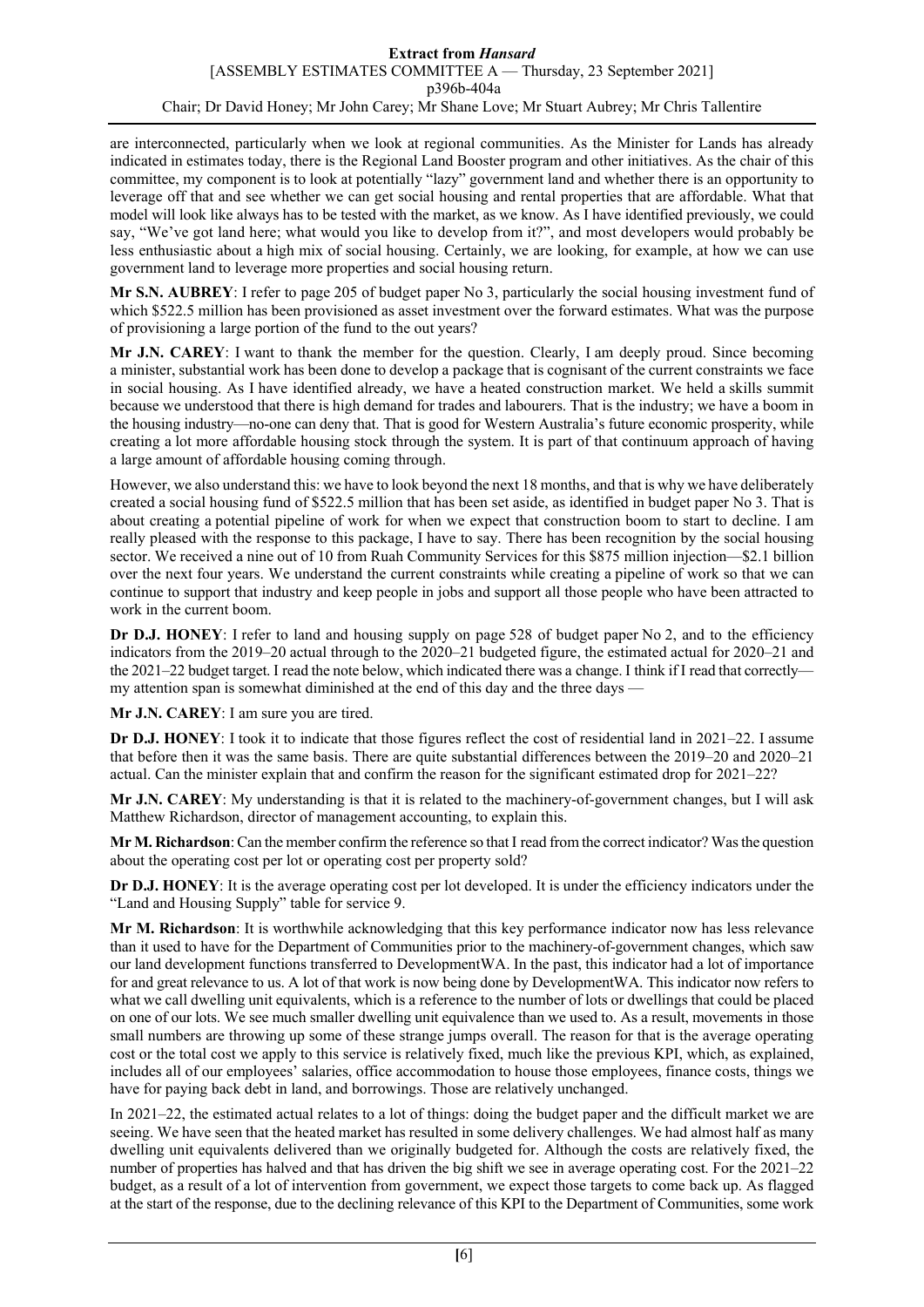will be undertaken to review and consider amending it in the future budget process. That can take several months; it involves considerable review and assessment by both the Office of the Attorney General and the Department of Treasury. That process has commenced and we would like to get it wrapped up before the next budget process, but that is not entirely within our control.

## [8.50 pm]

**Mr R.S. LOVE**: The question that I was going to ask has just been asked, but by going through the back door to get the same result. I will move on and ask something completely different. I refer to page 520, outcomes and key effectiveness indicators, and the line item "Waiting times for accommodation—applicants housed". This figure has grown from a median of 48 weeks, to 58 weeks last year, and a budget for 62 weeks this year. Can the minister outline the effect he expects government investments in this area to have on those estimated waiting times and what is an ideal or acceptable target, because, clearly, 62 weeks is a long time?

**Mr J.N. CAREY**: There is the waiting list and there are waiting times. Given the current historical moment in time with the COVID-19 pandemic, clearly there has been a fundamental change in the private rental market. Accordingly, the market has tightened as more Western Australians have returned home from interstate, as the Premier stated in his estimates hearing. I am advised that interstate migration has been positive for the first time in around eight years. We have seen this incredible moment and a significant tightening of the private rental market. Due to the uncertainty of the private rental market, not only has there been a greater demand for public housing, but also people in existing public houses are choosing to stay there. I think it is fair to say, and this has been the assessment by the Real Estate Institute of Western Australia and others, that we had a very good and quite affordable rental market. Then there was the shift. People are now staying in their public homes. They are not looking to the private market because they see that it has tightened and there is a lack of security. The waiting list and waiting times are connected. I want to put a couple of things on the public record. Firstly, in terms of our waiting list, we are still well below the peak of November 2010. I want to remind people that at the peak in 2010, 24 136 people were on the waiting list. We are still doing better now than we were previously, even with this current tight rental market and more demand for public housing. This has previously been reported to the Parliament.

As at January 2017, prior to us coming to government in March 2017, the average waiting list times for the public housing waiting list was 148 weeks. The average waiting list time is currently 102 weeks and the priority waiting list time is 45 weeks. Despite this COVID environment and with less people opting to go back into the private rental market, I would argue that we are still doing better. Of course, no government wants to have a waiting list. I want to remind people about waiting lists and put it on the record that there is a perception that the people on the list are homeless; they are not homeless. They are generally already housed in accommodation, but have a preference for public housing. It is obvious that an injection of 3 300 new homes will provide further relief for the people on the waiting list. We have developed a program and a plan of 3 300 homes that is genuinely deliverable within the current constraints. I understand that the social housing sector and others will always call for more, but I think that we have developed a very practical plan that will provide relief for that waiting list. I note that we are still getting people into homes more quickly—around 50 weeks faster.

**Mr R.S. LOVE**: That was a very interesting discussion, but can the minister tell me what his department's plan is for the waiting times after these houses have been built?

**Mr J.N. CAREY**: Building houses is one way to address the waiting list. I suspect that the record investment of \$875 million into social housing, the biggest investment in our state's history, is a bloody good start. It is a ripper -

**Dr D.J. HONEY**: It is a very good start.

**Mr J.N. CAREY**: I want to put on the public record that I have been criticised by the opposition. Firstly, the opposition said that we needed to invest in the area and provide more funding, but did not give a figure. Then I announced a huge funding package and the opposition criticised me and said that I could not deliver it. I cannot win either way. I think we have developed a really practical plan with a target that is very reasonable, given the constraints we face, and will help provide relief to that waiting list.

**Mr C.J. TALLENTIRE**: I turn to page 8 in budget paper No 3 where mention is made of \$13 million to improve the asset management of the state's social housing portfolio. Can the minister please outline the purpose of this initiative and how it will improve the delivery of social housing?

**Mr J.N. CAREY**: This is a critical investment as part of our \$875 million injection. In Parliament, I have regularly talked about the critical challenge that we face of ageing public housing stock. I think that the member for Cottesloe has identified this in Mosman Park in his own electorate. The average age of public housing properties owned by the state is around 30 years, and a large proportion of stock is actually going to reach 40 years. It is concerning that we have such a large amount of older stock. This is why the former housing minister announced the social housing economic recovery package, a substantial investment to refurbish existing aged stock. We are now looking to the future. We have set aside \$12.8 million for an assessment program of more than 10 000 ageing public housing and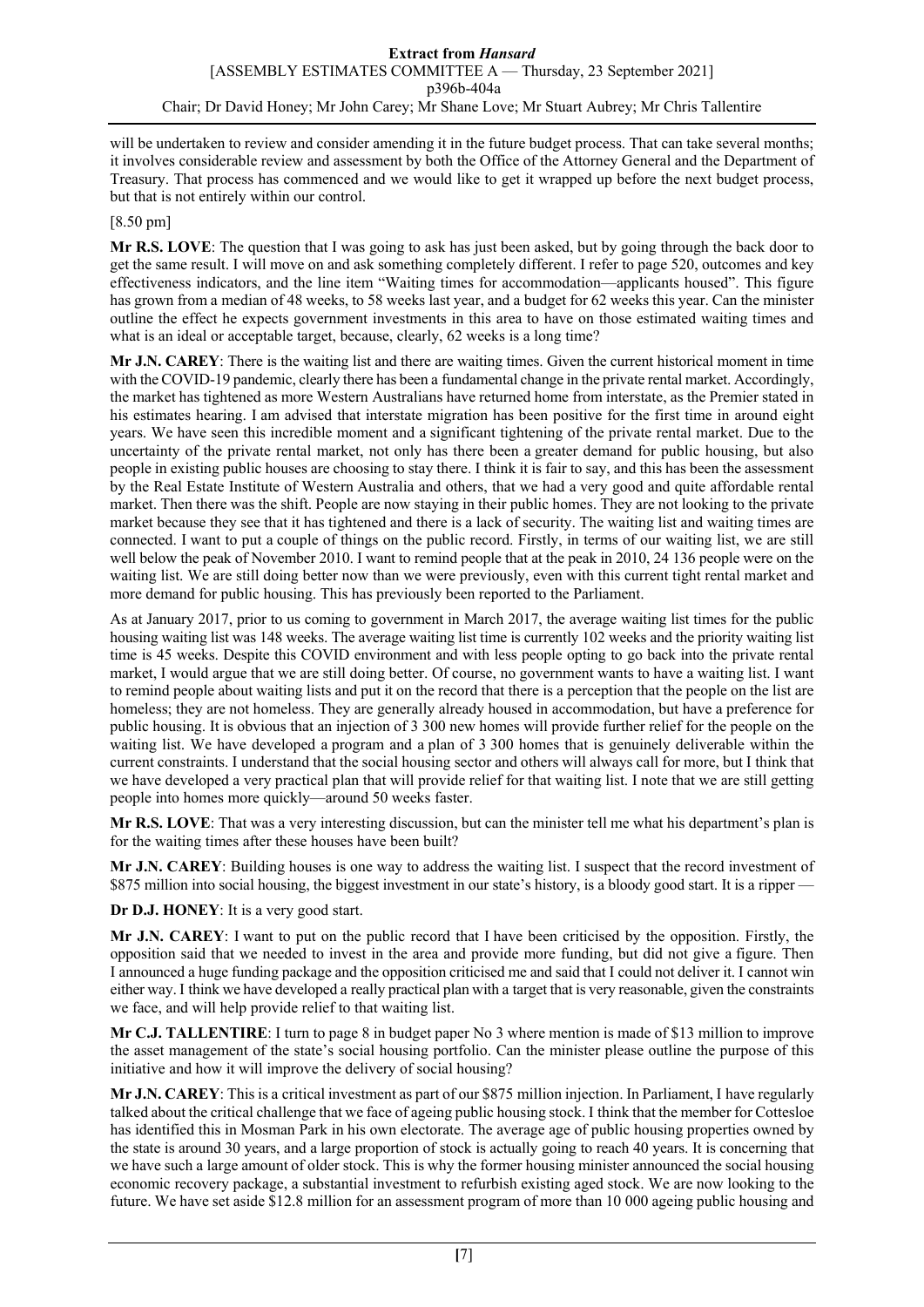Government Regional Officers' Housing assets so that we can get a very clear assessment for future planning in terms of not just maintenance, but also the potential refurbishment of this stock. I am doing everything I can as the Minister for Housing, because I am very cognisant that ageing stock presents a problem. We will always lose houses from the system, but this is a great way to plan for the future and the funding that will be required to refurbish or maintain that ageing stock in the future.

## [9.00 pm]

**Mr R.S. LOVE**: We are talking about ageing stock, so that will morph into my question on the 120 properties that are aged and had been flagged for demolition, which are referred to on page 515 at paragraph 5.4. It states that there is \$6.1 million to retain and refurbish these 120 properties. Without taking away from the commitment the minister made for the future, the fact that 120 properties were flagged for demolition when there is a critical shortage of housing means that those houses were perhaps uninhabited, uninhabitable or close to it, otherwise the government would not be seeking to demolish them. We need to acknowledge that it is unfortunate that it has got to that stage. The amount of \$6 million for 120 properties is not a lot of money per property when it is compared with the cost, for instance, of modular housing or the other properties we have been talking about at tens of thousands of dollars each— I think about \$50 000 a property. How long does the minister expect that those properties will remain viable after their refurbishment? Will that bring them back to a standard at which they will be put back into the mix and last for decades, or is it a stopgap for a couple of years? What will the government get from those properties?

**Mr J.N. CAREY**: First of all, I just want to say that this is not the only money for refurbishment of ageing stock. There was the previously announced social housing economic recovery package program of \$319 million. I want to put on the record that this is not the only money being spent. It will depend on the stock. It is not an either/or situation. I have also announced an \$80 million program to deliver regional modular homes, so I am also pursuing that. As the minister for social housing, I have looked at every opportunity to keep stock in the system and accelerate social housing in the current stock. The member is right that modular is an attractive option. We are pursuing it, and we have provided funding for it. The agency is in the process of planning for modular homes and construction of modular homes. As the member identified, there is demand for social housing. We are trying to identify every opportunity to accelerate delivery and ensure we do not see properties dropping off the system. I might just ask the deputy director general to make some further comment about these assets and for how long their life would be extended.

**Mr M.C. Bryden**: As the minister foreshadowed, the commitment as part of the budget was an additional \$6 million. That is in addition to an existing maintenance budget we roll out year on year, which is in the order of about \$150 million. That is in addition to the \$148 million that is being provided by the social housing and economic recovery package. There is a significant funding commitment for the refurbishment and maintenance of properties as part of our forward estimates. Coming back to the number of 120 being quite a large number, that represents roughly 0.08 per cent of our existing stock, so it is quite small in terms of the number that would otherwise be flagged for demolition.

**Mr J.N. CAREY**: As a follow-up, the opposition, and even the member for Cottesloe, has given me a whack about the number of vacant properties, but I say sincerely that there will always be vacant properties in the system, and that is because there is a churn rate. People come and go. Under the previous government there was always a percentage of vacant properties, and there always will be, because there are around 35 000 public houses, so there will be demolitions and sales. I am trying to keep as much social housing stock as I can in the system.

**Mr R.S. LOVE**: I want to turn to a final point. We were talking about maintenance of housing stock in the system. We know the problems that have occurred with the collapse of Pindan and other issues of making sure houses are being maintained. What are the current arrangements in the areas that Pindan was serving? What is the plan going forward that is the best model to ensure that houses are maintained in the future? The minister spoke about the importance of a local aspect in a way that includes local capacity to assist in the effort of maintaining homes.

**Mr J.N. CAREY**: I thank the member. It is a good question, because the collapse of Pindan presented a significant challenge for the maintenance of thousands of public housing properties in the midwest, Gascoyne and Pilbara. The member for North West Central was a critic and said that the agency should not have persisted and we should have terminated the contract. That would have delivered the worst outcome, because we had some immediate, urgent works that were high risk and had to be done. We persisted with the Pindan administrator, Ernst and Young, and worked very closely with it so that the provision of services could continue through a potential sale of the Pindan entity to another body. That has happened through Programmed. It was absolutely the right decision, because I understand it retained about 90 staff, including in the regions. Programmed is very credible. We brought it in. It has undertaken that contract, it has taken on staff and it is scaling up the work for that maintenance. I might ask the deputy director general of housing and assets to provide some further information. I will give a shout-out to Mark. Mark was sensational as the new deputy director general in this quite exhaustive process to work with EY to ensure continuation of service.